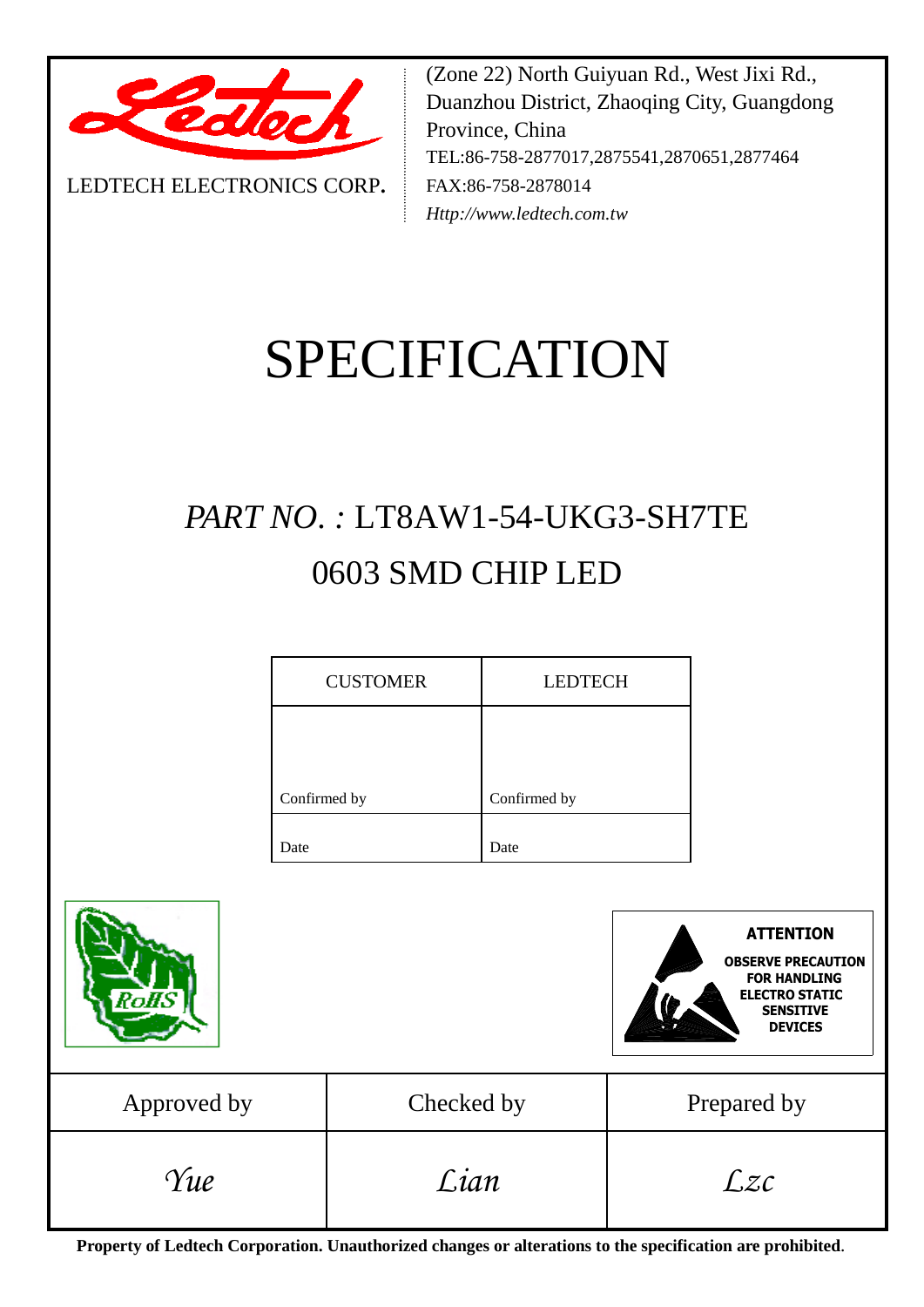

# **Package Dimensions**



#### **Notes:**

- 1. All dimensions are in mm.
- 2. Tolerance is ±0.1mm unless otherwise noted.

# **Description**

|                                      | LED Chip |                       |                        |  |
|--------------------------------------|----------|-----------------------|------------------------|--|
| Part No.                             | Material | <b>Emitting Color</b> | Lens Color             |  |
| LT8AW1-54-UKG3-SH7TE<br>GaN/Sapphire |          | White                 | <b>Yellow Diffused</b> |  |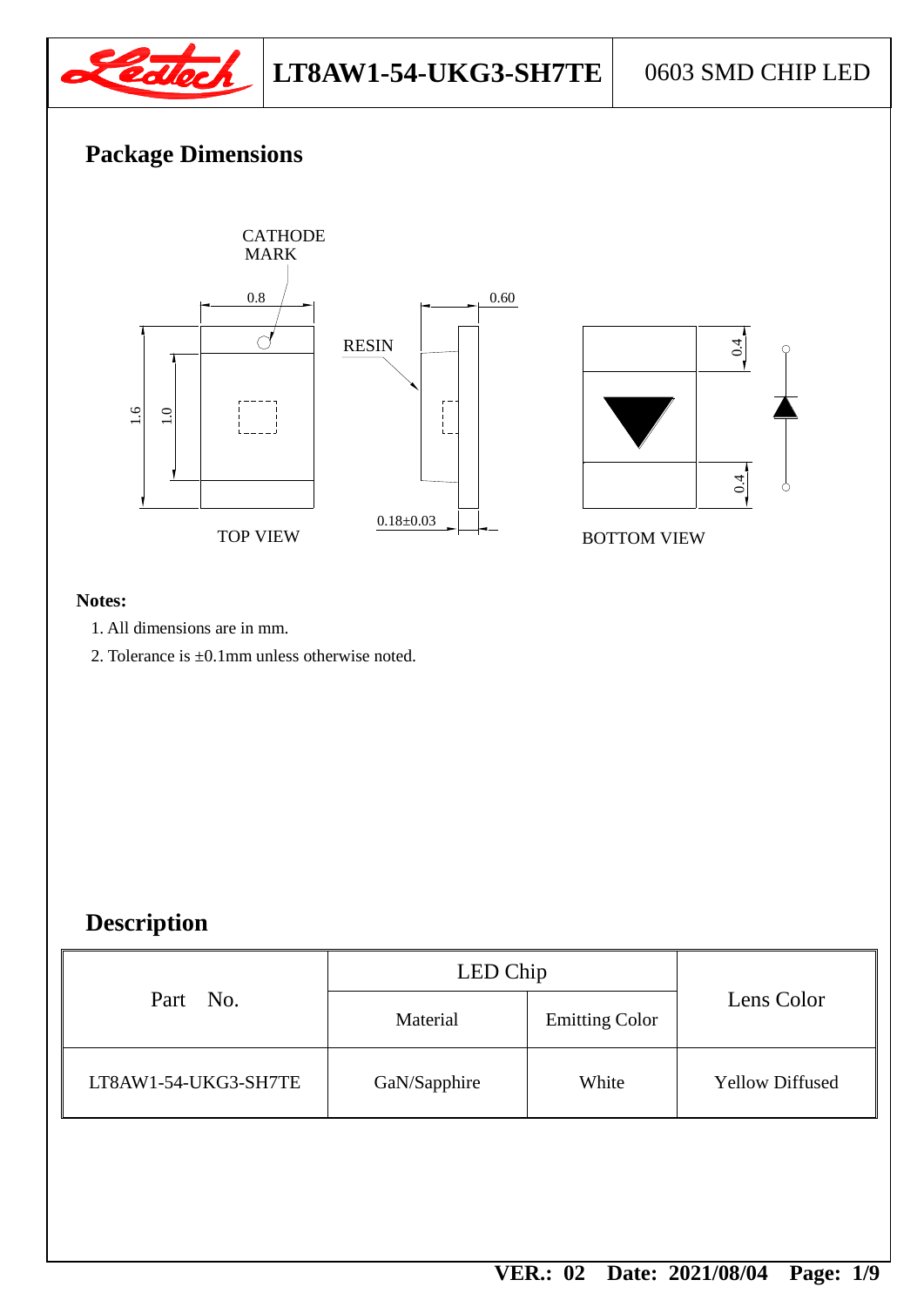

# **Absolute Maximum Ratings at Ta=25** ℃

| Parameter                                       | Symbol         | Rating                                      | Unit        |
|-------------------------------------------------|----------------|---------------------------------------------|-------------|
| <b>Power Dissipation</b>                        | P <sub>D</sub> | 120                                         | mW          |
| <b>Reverse Voltage</b>                          | $V_{R}$        | 5                                           | V           |
| D.C. Forward Current                            | If             | 30                                          | mA          |
| Peak Current(1/10Duty Cycle,0.1ms Pulse Width.) | If (Peak)      | 80                                          | mA          |
| <b>Operating Temperature Range</b>              | Topr.          | $-40$ to $+85$                              | $^{\circ}C$ |
| <b>Storage Temperature Range</b>                | Tstg.          | $-40$ to $+85$                              | $^{\circ}C$ |
| Soldering Temperature.                          | Tsol.          | Reflow Soldering: $260^{\circ}$ for 10 sec. |             |
| <b>Electric Static Discharge</b>                | <b>ESD</b>     | 1000                                        | V           |

# **Electrical and Optical Characteristics:**

| Parameter                            | Condition<br>Symbol    |            | Min.  | Typ. | Max.  | Unit    |
|--------------------------------------|------------------------|------------|-------|------|-------|---------|
| Luminous Intensity                   | Iv                     | If= $20mA$ |       | 1100 | 1400  | mcd     |
| <b>Forward Voltage</b>               | Vf                     | If= $20mA$ |       | 2.8  | 3.3   | V       |
| <b>Correlated Colour Temperature</b> | <b>CCT</b>             | If= $20mA$ | 11000 |      | 15000 | K       |
| <b>Reverse Current</b>               | $\mathop{\mathrm{Ir}}$ | $Vr=5V$    |       |      | 10    | $\mu$ A |
| Viewing Angle                        | $2 \theta$ 1/2         | If= $20mA$ |       | 140  |       | deg     |

Notes: 1.Tolerance of Luminous Intensity is ±15%

2.Tolerance of Forward Voltage is ±0.1V

3.Tolerance of Correlated Colour Temperature is ±10%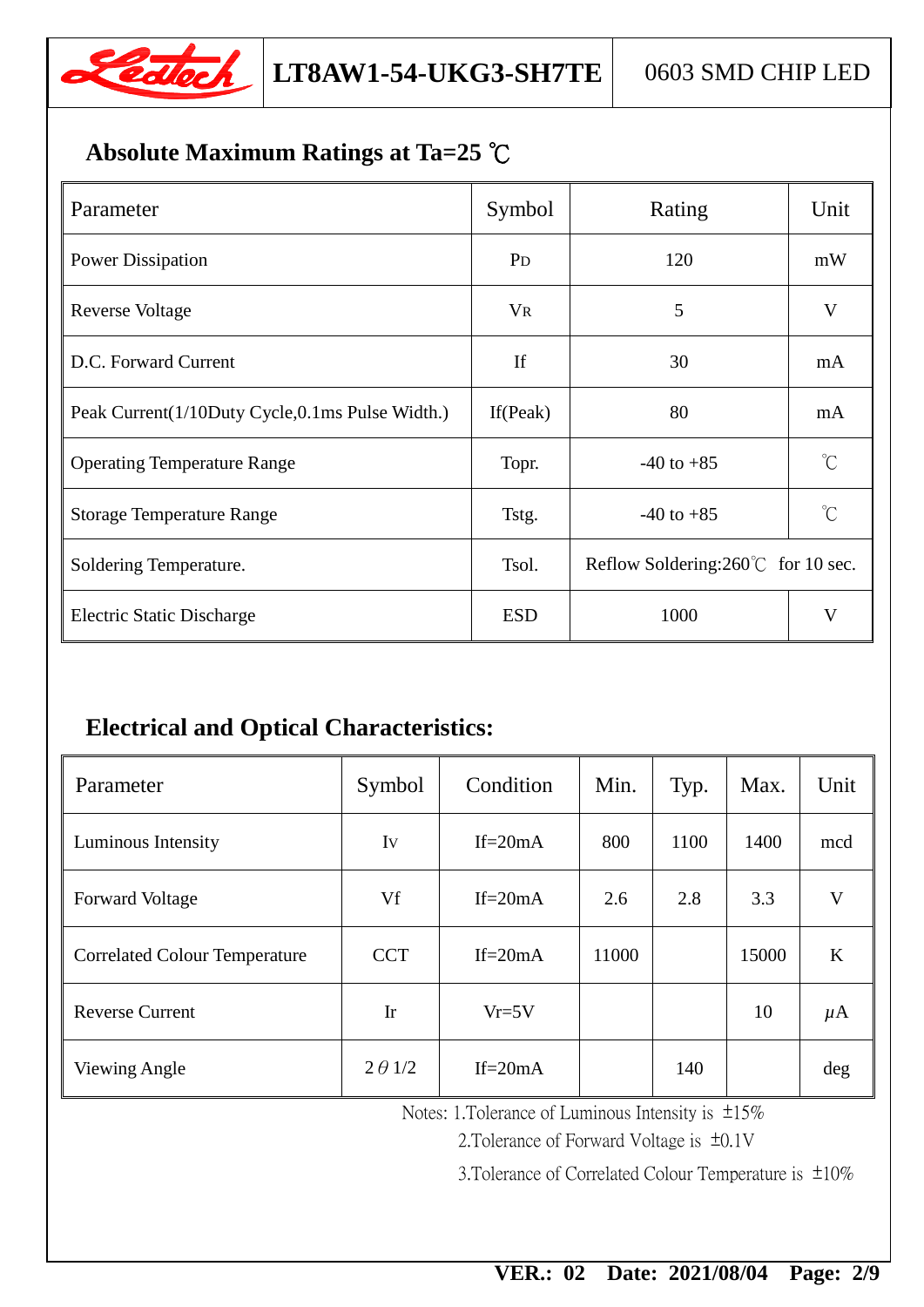

# **Chromaticity Coordinates Specifications for Bin Grading:**

| <b>BiN</b> | <b>RANK</b> |        |        | <b>BiN</b> | <b>RANK</b> |                 |   |        |        |        |        |
|------------|-------------|--------|--------|------------|-------------|-----------------|---|--------|--------|--------|--------|
|            |             |        |        |            |             |                 |   |        |        |        |        |
| WR4        | X           | 0.2646 | 0.2682 | 0.2725     | 0.2693      | WR <sub>5</sub> | X | 0.2693 | 0.2725 | 0.2768 | 0.274  |
|            | Y           | 0.2895 | 0.2944 | 0.2862     | 0.2817      |                 | Y | 0.2817 | 0.2862 | 0.278  | 0.2737 |
| WS4        | X           | 0.2618 | 0.2646 | 0.2693     | 0.2667      | WS <sub>5</sub> | X | 0.2667 | 0.2693 | 0.274  | 0.2711 |
|            | Y           | 0.2846 | 0.2895 | 0.2817     | 0.2774      |                 | Y | 0.2774 | 0.2817 | 0.2737 | 0.2689 |
| WT4        | X           | 0.2583 | 0.2618 | 0.2667     | 0.2637      | WT <sub>5</sub> | X | 0.2637 | 0.2667 | 0.2711 | 0.2689 |
|            | Y           | 0.2801 | 0.2846 | 0.2774     | 0.2729      |                 | Y | 0.2729 | 0.2774 | 0.2689 | 0.266  |
| WU4        | X           | 0.2561 | 0.2583 | 0.2637     | 0.2613      | WU <sub>5</sub> | X | 0.2613 | 0.2637 | 0.2689 | 0.2668 |
|            | Y           | 0.2764 | 0.2801 | 0.2729     | 0.2697      |                 | Y | 0.2697 | 0.2729 | 0.266  | 0.2632 |

COLOR RANKS(IF=20mA.Ta=25℃)

Note: X.Y Tolerance each Bin limit is±0.01.

# **Chromaticity Coordinates & Bin grading diagram:**

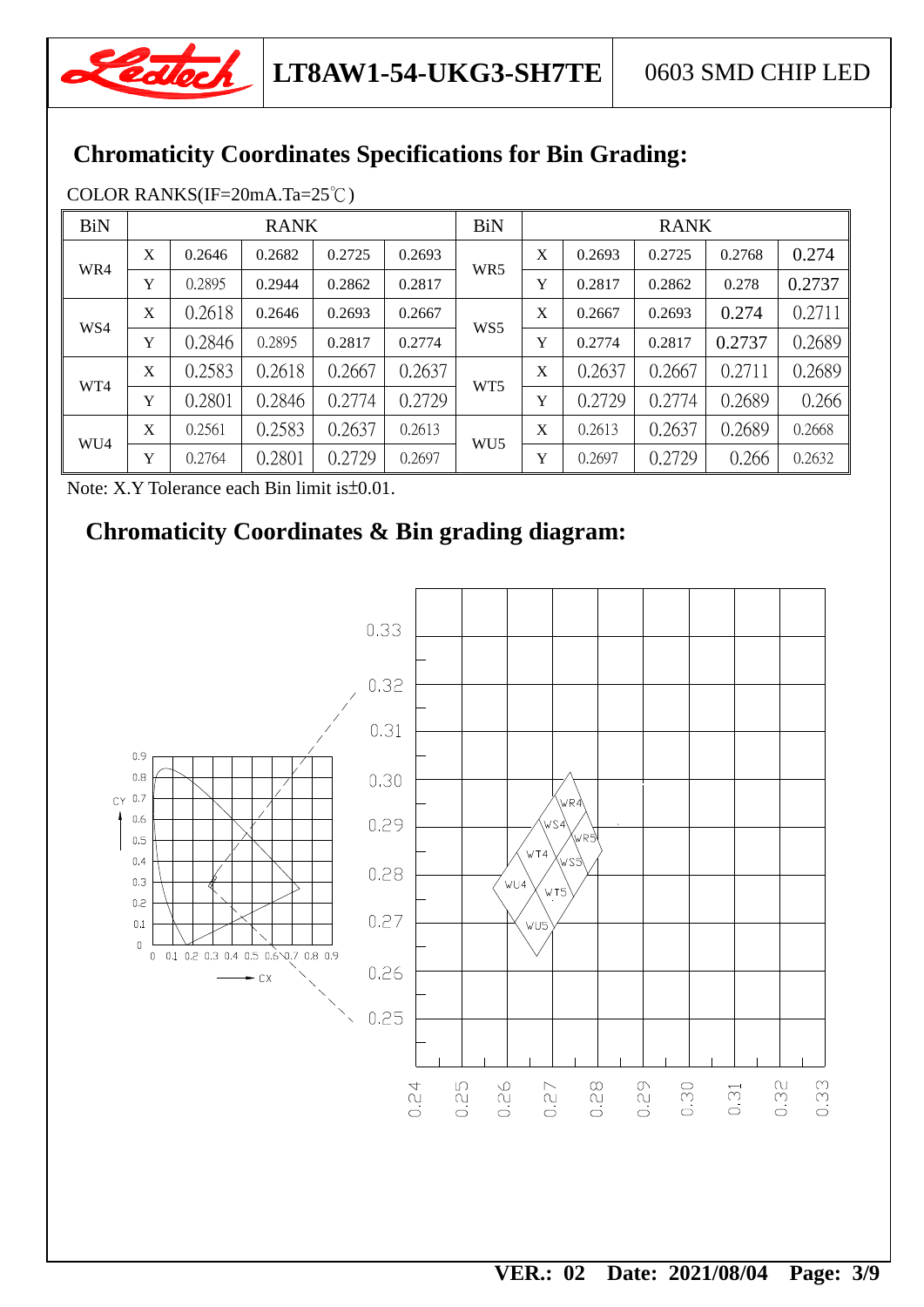

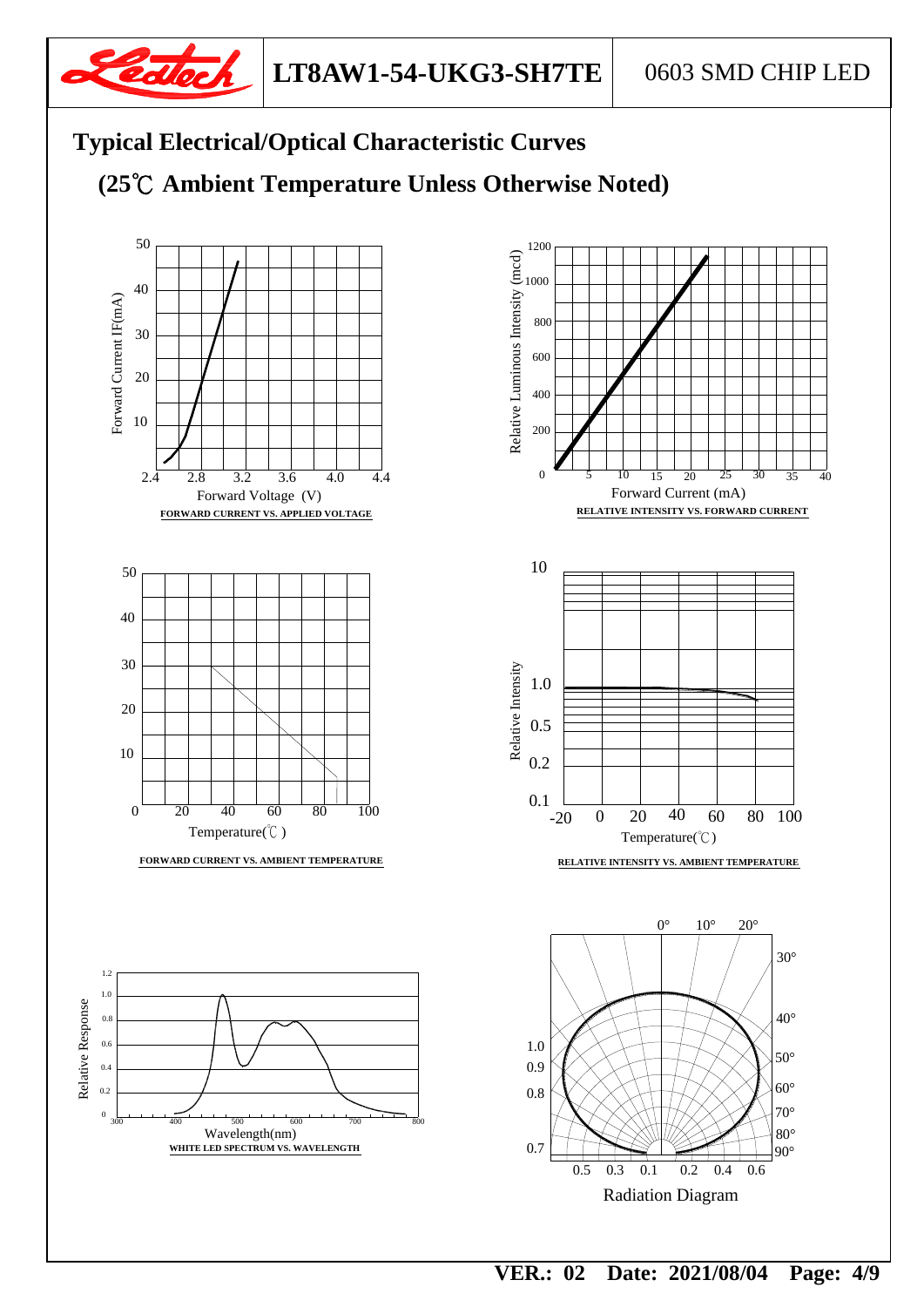

### **Sulfur-sensitive**

- **There is silver-plated metal part on the inner/outer side of the outer package. If exposed to the condition with corrosive gas, the silver plating surface may go bad, which will affect soldering strength and optical properties. Therefore, after opening it must be kept in a sealed container, etc.**
- **Materials contain sulfur component (gasket, adhesive, etc.) may have bad effects on the surface of the coating, so please do not use such materials in the product.**
- **In cardboard boxes and rubber, even in the atmosphere may contain minute amount of corrosive gases; In addition, the resin material may also contain halogen which has a bad effect on the surface of the coating.**
- **Even if the soldering installation and product assembly finished, by the effect of corrosive gas generated by relative materials of LED and external injected, the coating surface may go bad, so it is necessary to design the product taking into account the above factors.**
- **If requires, it is best to use a silicone washer, but be aware that low molecular silicone may cause the product poor contact.**
- **Keep the product in location where has less temperature change, because moisture condensation would be generated under a condition of strong temperature change.**

### **DISCLAIMER**

- **1. Our department reserves the right(s) on the adjustment of product material mix for the specification.**
- **2.The product meets our department published specification for a period of twelve (12) months from date of shipment.**
- **3.The graphs shown in this datasheet are representing typical data only and do not show guaranteed values.**
- **4.When using this product, please observe the absolute maximum ratings and the instructions for using outlined in these specification sheets. Our department assumes no responsibility for any damage resulting from the use of the product which does not comply with the absolute maximum ratings and the instructions included in these specification sheets.**
- **5.These specification sheets include materials protected under copyright of our department.**

**Reproduction in any form is prohibited without obtaining our department's prior consent.**

**6.This product is not intended to be used for military, aircraft, automotive, medical, life sustaining or life saving applications or any other application which can result in human injury or death. Please contact authorized our department sales agent for special application request.**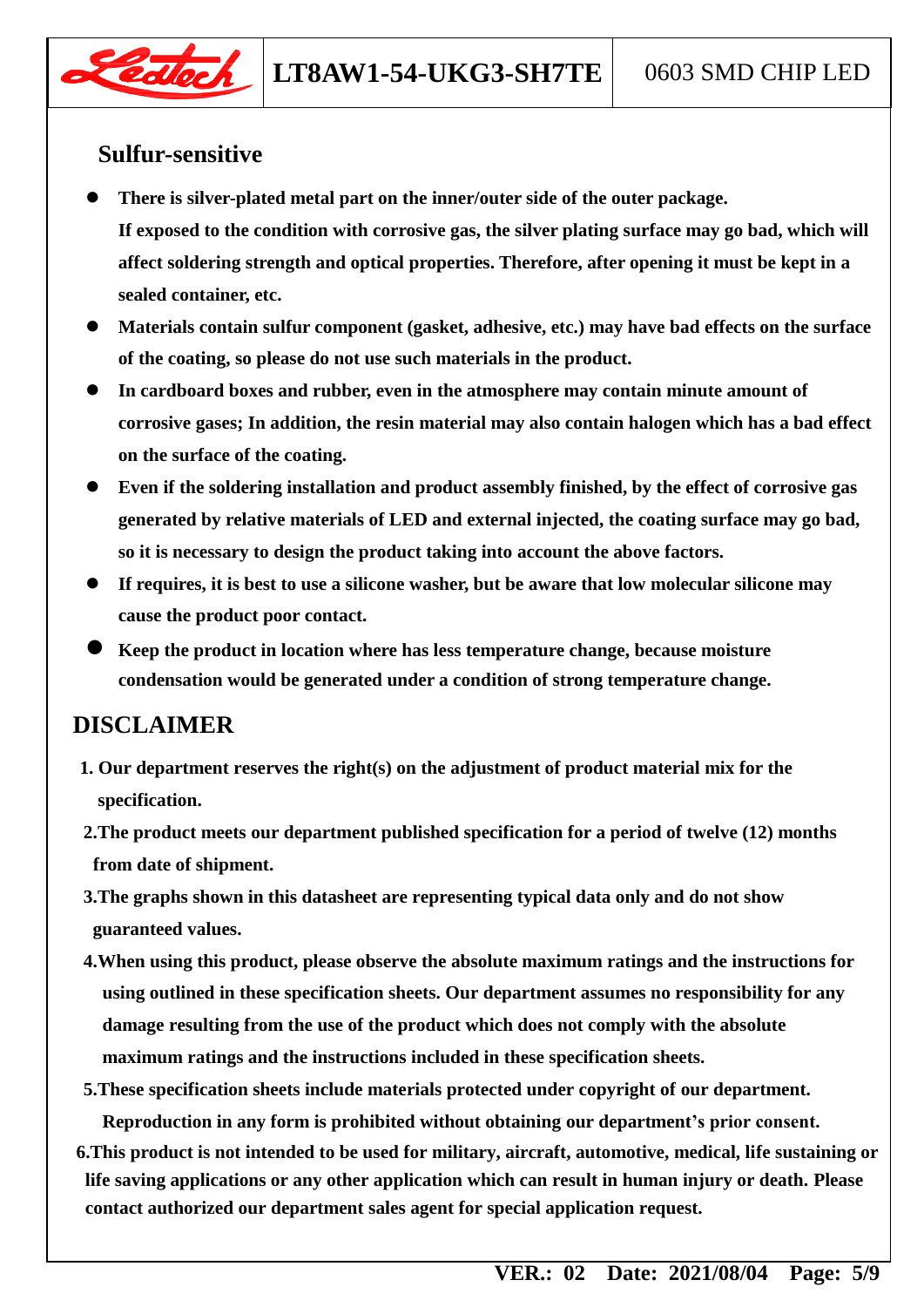

## **Precautions in Use:**

#### Storage

Recommend storage environment

Temperature:  $5^{\circ}\text{C} \sim 30^{\circ}\text{C}$  (41°F $\sim$ 86°F)

Humidity:60% RH Max.

Moisture measures: Please refer to Moisture-sensitive label on reels package bags.

If unused LEDs remain, they should be stored in moisture proof packages, such as sealed container with packages of moisture absorbent material (silica gel). It is also recommended to return the LEDs to the original moisture proof bag and to reseal the moisture proof bag again.

Fold the opened bag firmly and keep in dry environment.

#### Soldering

#### **Reflow Soldering**

Recommend use of upper and lower heater type reflow furnace.

260℃ Max for up to 10 seconds, one time only.

Pre-heat is 150℃ Max for up to 2 minutes Max.

In case of screen-printing, keep metal mask thickness between 0.2mm and 0.3mm.

#### Cleaning

Surface condition of this device may change when organic solvents such as

trichloroethylene or acetone were applied.

Avoid using organic solvent.

Recommend ultrasonic method 300W Max.

#### Packaging

EIA-481A standard package.

In 8mm tape on 4000 pcs diameter reels sealed in vapor/ESD barrier bags.

# Reflow Temp/Time:

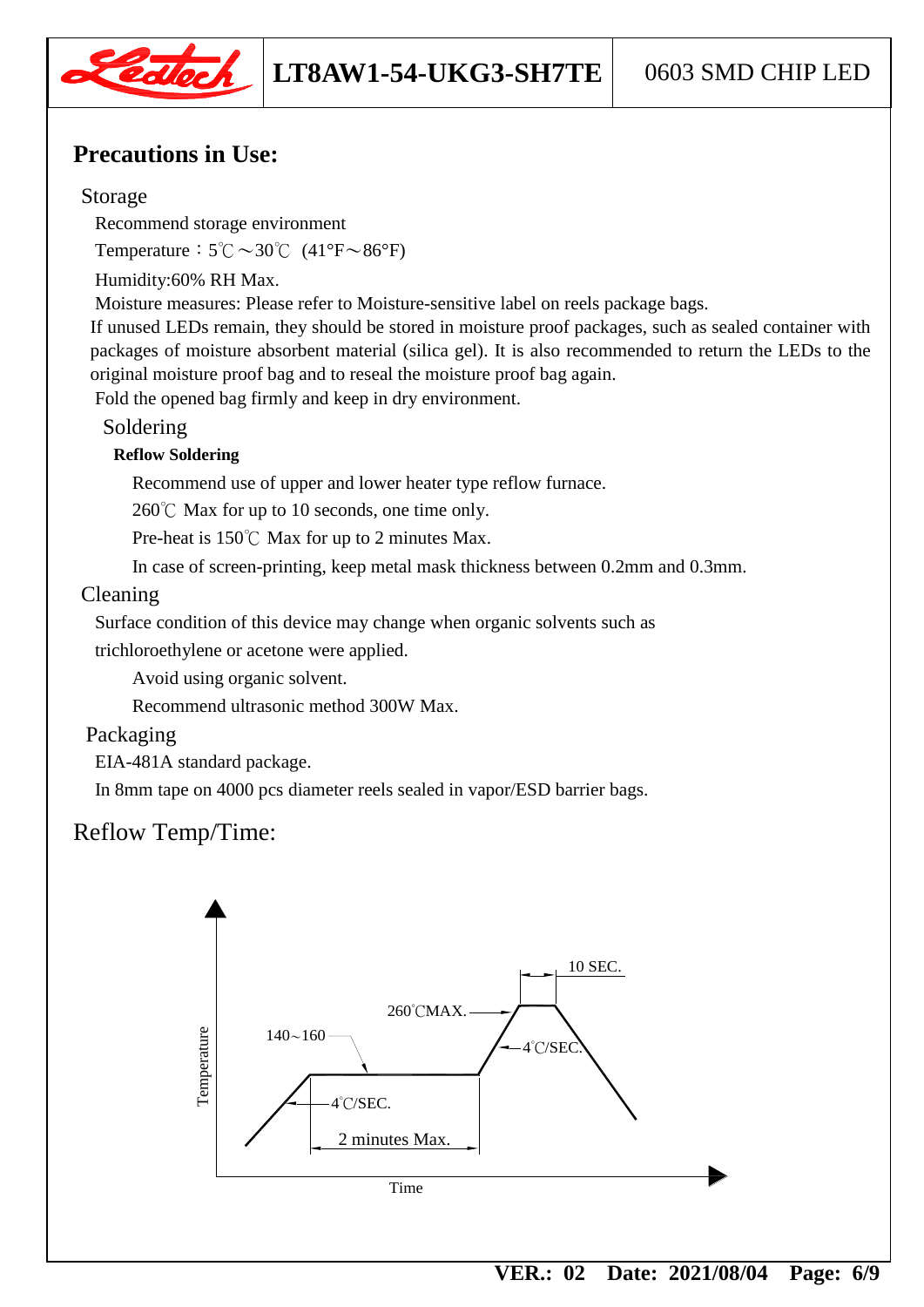

# **Reflow Soldering Pad Dimensions**



#### **Dimensions for Tape Dimensions for Tape**



#### $\overline{\mathbf{D}}$  **D Dimensions for Reel**



#### **Notes**:

- 1.All dimensions are in mm, tolerance is±2.0mm unless otherwise noted.
- 2.Specifications are subject to change without notice.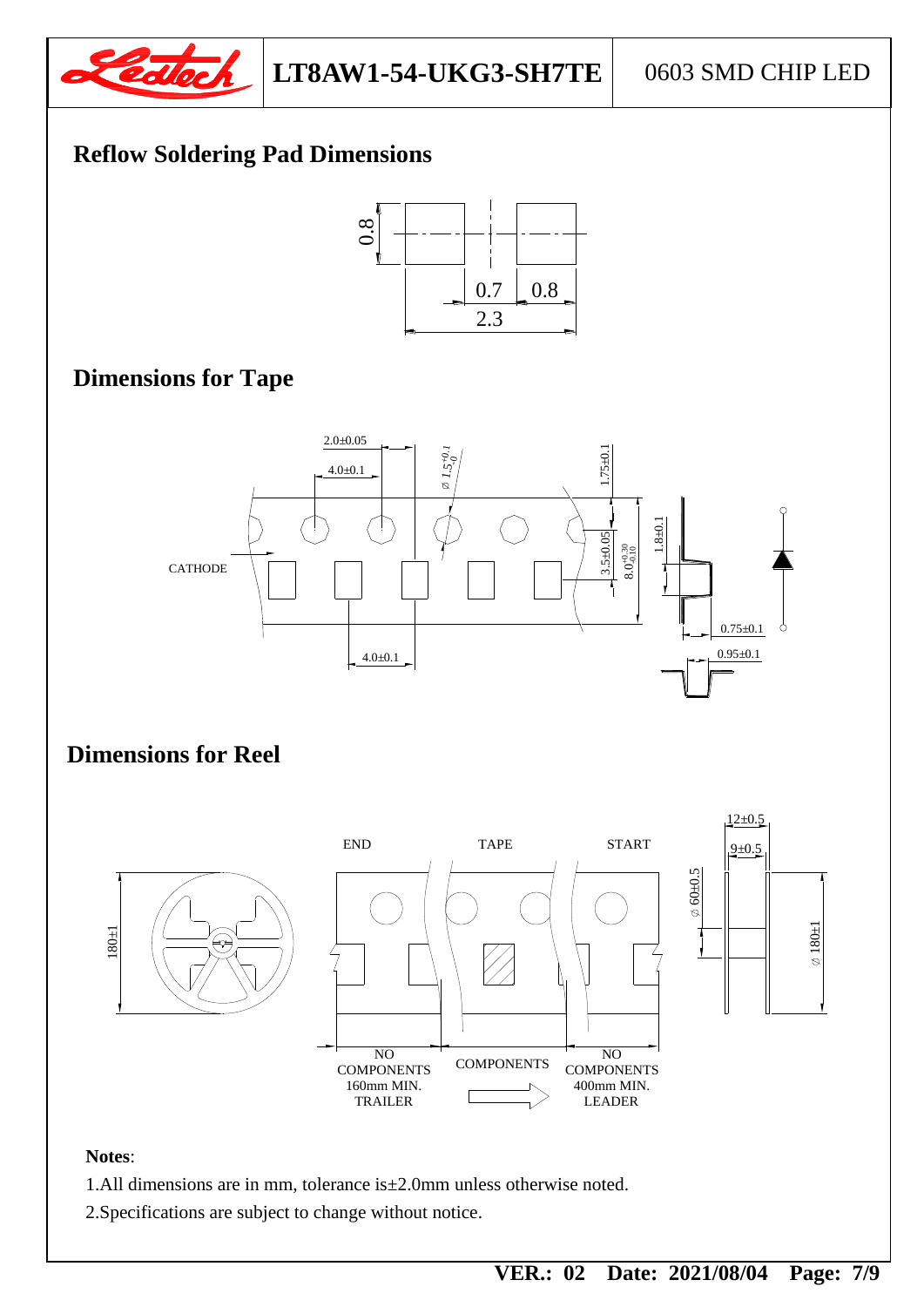

# **LT8AW1-54-UKG3-SH7TE** 0603 SMD CHIP LED